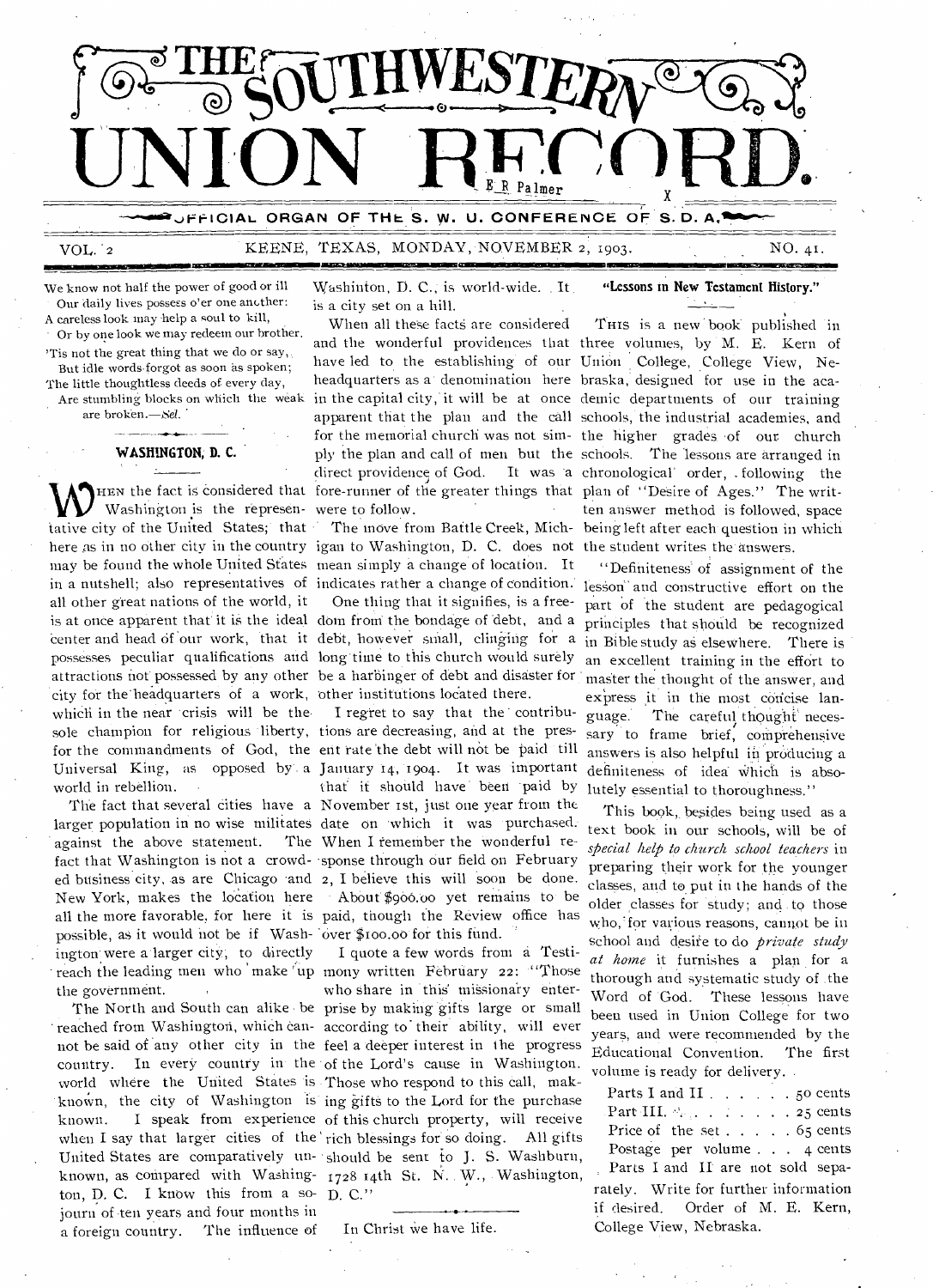# ITEMS OF INTEREST.

THE school in Springdale is pro-. gressing finely.

BROTHER W. W. Palmer writes that he is well and of good courage.

BROTHER V. B. Watts is holding a series of meetings at Greenland, Arkansas. Sister Sadie Wilson, of that place, writes that the meetings are well attended, and the interest good.

bear fruit for the Master's use.

where we realize our own weakness, to us. realize that we are nothing in Ourmercy.

# Notice.

eration in giving this number a wide remember that this is the Lord's vine- work. I have been working for sev-Oakland, California. all are planning to do aggressive work, work that He has called us to do, we part in our work here." and send in their order at an early certainly will lose the blessing; and if

thus helping them and us both.

# The Lord's Vineyard 'or Satan's Ground.

NEXT week's issue will probably start out in the work while the money church in the United States on Sabgive us the result of the local camp is in circulation. If the state agent bath and Sunday, November 21 and meeting. Thus far we learn that the fails to get around to direct you, go to  $22$ . There will be a sample copy of meeting is not as well represented by work any way. No one can stand for this issue sent to each librarian for the our people as was anticipated, but it us in the day of judgment. "Each purpose of representing the same to is hoped that the seed being sown will one to his master standeth or falleth." the church, securing club lists, etc. BROTHER Coyle Dasher writes that another person's work. If we depend soon, which will be sent out to the he is in bad territory and bad weather, on someone to lead us, to push us to churches and isolated. yet he is not discouraged in the least. keep us at work, we will never strength; and when we are brought done faithful servant cannot be said our world was there so much agita-N article sent in sometime ago **A** stated that we soon expected a state agent to come to the rescue, but many have been doing since last July. It is understood that missionary con- No one can fill another's place, or do Descriptive circulars. are expected

claims.

**Grkansas**  $\oint$  **Department.** date; so we can give the house some we do, it will be because we are allowidea of the size of our State order ing Satan to cheat us out of it, for this is the Lord's vineyard, and not

#### A Timcly Work.

at the same time we hoped that none of the *Signs.* It is to be the Capital would set down in the house and wait and Labor number of December 23, for him. Seemingly that is what but will be issued early in November. It is time to break that record and ventions are to be held in every WE WOULD like to call your attention to the special number

He believes there must be a lesson in amount to very much in this life; and four pages, beautifully illustrated it for him for he feels his weakness our chances for eternal life will be with original engravings, designed to more than ever. It has been well rather slim. We may just get there tell the story as full as possible, thus said that our importunities are God's and that be all, but there will not be appealing to the eye as will as to the opportunities, for in Him is our many stars in our crowns. The well mind. Never before in the history of selves, feeling our total dependance this sleepy lethargy before it is ever- being asked on every hand, "What do on God, and and can then say wiih lastingly too late. Let us arouse and these things mean ?" and "What will the Psalmist "Do thou for me," we cheat old Satan out of some of his be the final outcome?" Never before are then where our heavenly Father clients. It is just as Satan would did we as a people have such a grand would have us, humble instruments have it. He is holding all back from opportunity to present this subject to in His hand to be used to His honor scattering the seeds in the way of the the people with the assurance that and glory. It is then that we can printed page. He knows the time is they will stop and read. Shall we imlook up with the eye of faith, and short, and he is doing his work well. prove the opportunity? It is not praise the Lord for His goodness and Who are his followers ?—All who are simply a question of circulating a A SPECIAL number of the *Signs* done *now*, not next week, or sometime for other lines of work. We quote devoted to the consideration of the next month. Friends, those of you the, following from a letter from problem of Capital and Labor is soon who have felt a burden for the work, Brother George A. King: "I think to be issued. The problem is one of and resolved numberless times to take the time has come when we can work the signs of the times, and deserves it up, and still plead excuse for fur-faster with the message by using the special consideration, therefore the ther delay, remember please that it is Signs as a pioneer for the book work publishers invite your hearty co-op-just as Satan would have it; but also as well as for the Bible and ministerial circulation. At this writing special yard, and if we fail, He will raise up eral years on the difficult problem of circulars descriptive of the same have others to carry the messengers of reaching the people with books in been sent to the churches and isolated. truth, for there are many souls hun-these large Eastern cities. We have A sample copy of. this issue will be gering and thirsting for the words of sold many thousands of dollars' worth sent to the librarians (or church life in Arkansas, those whom preach-of books, and have done a good work, clerks where there are no librarian) ers can never reach, who only will be but I think it is clear now that for direct from the publishing house in reached through the printed page. If the future the *Signs* or some other God grant that all may awake from Labor as now. And the questions are listening to him and yielding to his large number of papers, but of get-It is a solemn fact that the time is Signs of the Times is our pioneer short, and what must be done must be missionary paper. It opens the way the Lord raises up others to do the paper will have to play an important This number will contain twentytion over the subject of Capital and ting the truth before the people. The

*[Continued on fourth page.]*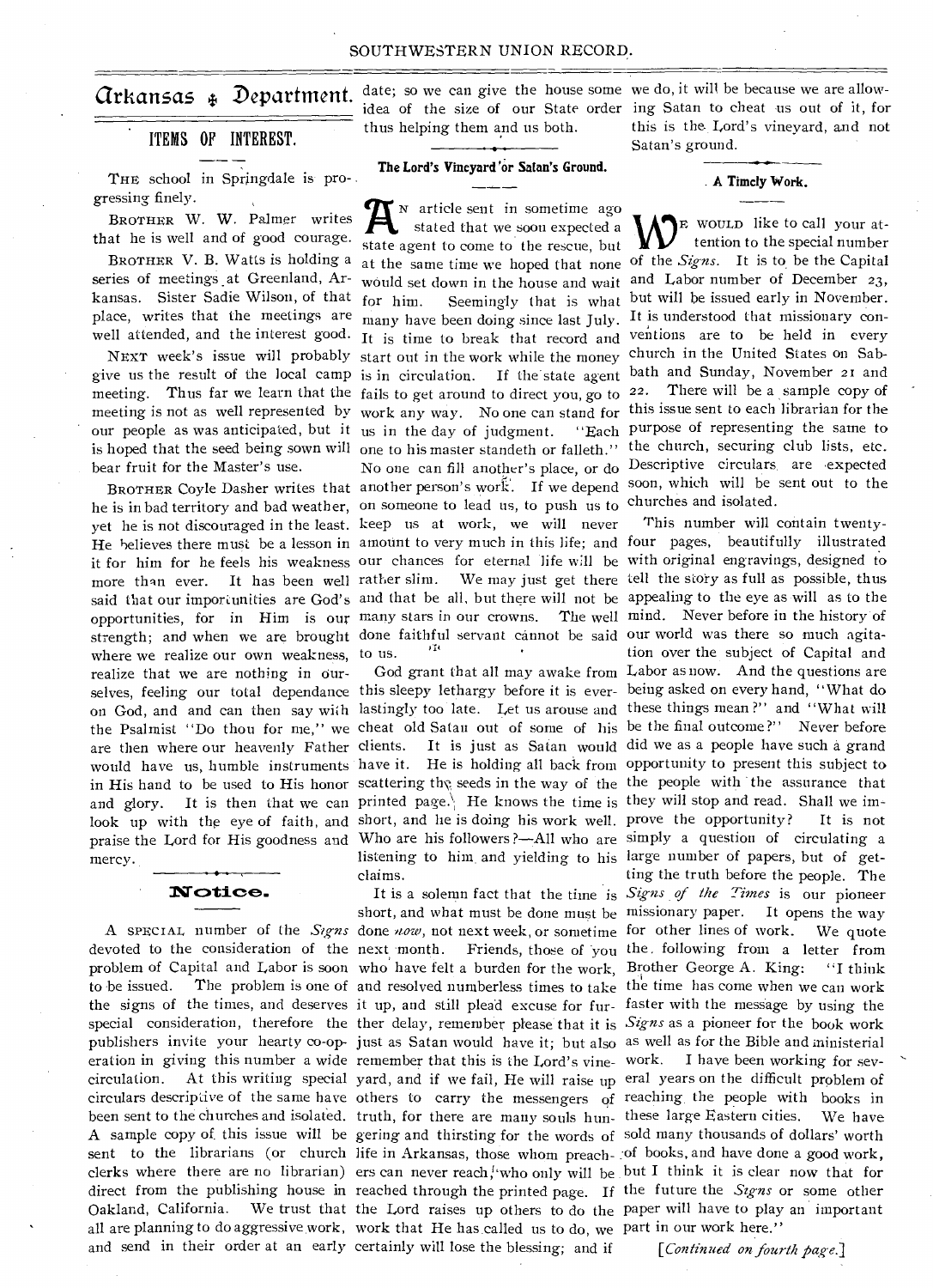#### SOUTHWESTERN UNION RECORD.

# $\div \overline{\mathbb{C}}$ exas Department. $\div$

#### **An Open Letter.**

# *Dear Brethren and Sisters: --*  If you are

taking the RECORD, you are aware that Brother Cubley and myself have been holding a series of meetings at this place. Our success has not been large, but a few honest souls have come out on the Lord's side, and others are deeply interested. The opposition is great, the prejudice is strong, and it seems imperative that we have a house of our own in which to worship. We have secured a suitable hit of ground, and expect to build a small house  $.24x40$  with a 12 foot wall. have contributed and.will contribute'a sum equal to a month's wages, and have set myself to the task of raising \$too.00 additional. If you are not in possession of a few dollars that you can give us, will you not please get some of our good books, and go out among your neighbors, and canvass from one to five days, and give us your profits ? Please write me a letter by next mail, and let me know how much you are going to help us. I would prefer to raise all the money needed to complete the house from our own district; but knowing that our people are poor in purse and few in number, I shall hope to get help from our brethren in other parts of the State. N. J. ETHEREDGE.

*Buffalo Gap, Texas, Oct. 30, 1903.* 

# FIELD REPORTS.

DOUGLASS, NACOGDOCHES Co.— The good work is still progressing in this part of the field. Since my last ference. Besides the churches there report I have had some most excellent are many isolated Sabbath-keepers. meetings. Sunday, October 18, we repaired to a beautiful lake in the church elder in the district. Tell us piney woods, and after a discourse  $I$  of your needs and desires. Especially buried twelve dear souls in baptism. would we like to hear from every iso-This is part of the fruits of my efforts lated family: Have you an interest of six weeks. Since then three more in your neighborhood ? If so, let me have offered themselves for baptism, hear from you; and if you have not, holy name.

six sessions of two hours each. derfully. The people are more inter-consecrate ourselves to God. ested than ever. I believe there will the discussion.

push the work as never before. Pray grown cold and indifferent, and some for the work in east Texas.

J. N. SommERvILLE.

CENTRLL DISTRICT. - At the late dried up. camp meeting the State was divided

counties of the Central District. It district have it. The superintendent begins on the west line of Montague of that district tells me that they excounty, on the Red river and runs pect to buy another one in the spring. south to Travis, including Travis, I feel that if they can do that with Williamson, Coryell, Bosque, Som- only four churches, surely we with merville, Hood, Parker, Wise and fifteen churches could buy two. Montague counties as border counties on the west.

to Anderson county, including Travis, the brethren in the Central distict are Milam, Robertson, Freestone, Lime- just as liberal as they are in the west stone and Anderson as border coun- or east, and they love the message as ties on the south.

runs north to the Red river, including the brethren on this subject, but sim-Anderson, Van Zandt, Henderson, ply to call their attention to our Rains, Hunt, Hopkins and Lamar needs. We believe they will respond. counties on the east. The northern boundary is the Red river.

teen churches, or about half the con- hear from you. Address me at Keene.

request of my congregation I conseut- darkness and put on the armor of the RECORD yet? and I hope for others in the near fu-go to work to create one. This can ture. The dear Lord is with us in be done by scattering our literature the work for which we thank His among the people. Every family Soon after I began meetings at the of giving the truth to the people in above named place, a Campbellite sent the community in which they live. me a challenge to discuss the Sabbath 0, that we may arouse and wake. out and Lord's day questions. By the of slumber! Shake off the powers of I would be glad to hear from every ought to be the means in God's hand

ed to meet him, so he came at the light. I appeal to every one in the close of my series of meeting's. The district to be faithful in tithe paying time appointed for the discussion was and in keeping all of God's commandonly<sub>g</sub>remained with me through the some family to the truth, and every first proposition (three sessions.) He Sabbath-keeper try to win some to the left me without any excuse and never truth; and may this be the year when returned, and so the' meeting closed, many souls will be gathered in for the and the truth triumphed most won-Lord. This can be done if we will all He ments. Let every church try to win

be some souls gathered as a result of sionary spirit! I am afraid we as a I am now on my way home for a had. We are not as zealous for God's short rest, expecting to return and cause as we once were. We have 0, fora revival of the old-time mispeople have lost that spirit we once are robbing God in tithes and offerings. As the result the curse of God is resting upon us, and our souls are

We need in this district at least two into four districts known as the West- gospel tents; we haven't a decent tent ern, Eastern, Southern and Central. in the district. We bought one new We will now give the boundary one this year, but we let the Southern

West Texas last year with only two churches bought and paid for a tent. From Travis the line runs northeast East Texas did the same. I believe well and want to see it go. I don't' From Anderson county the line feel that it is necessary for me to urge

If there is any one Who reads these lines that feels that they want to help In this district there are about fif- us buy a tent, we would be glad to

T. W. FIELD.

#### **Missionary Convention.**

ELDERS and leaders should begin now to plan for the Missionary Convention to he held in all the churches of this country on the 21st and 22nd. . These can be made seasons of great 'interest to our churches, and profitable, but it will take some thought and preparation. These meetings should be the beginning of the winter campaign with our literature. Readings upon each subject to be discussed will be furnished the church officers.

Have yon sent in your renewal of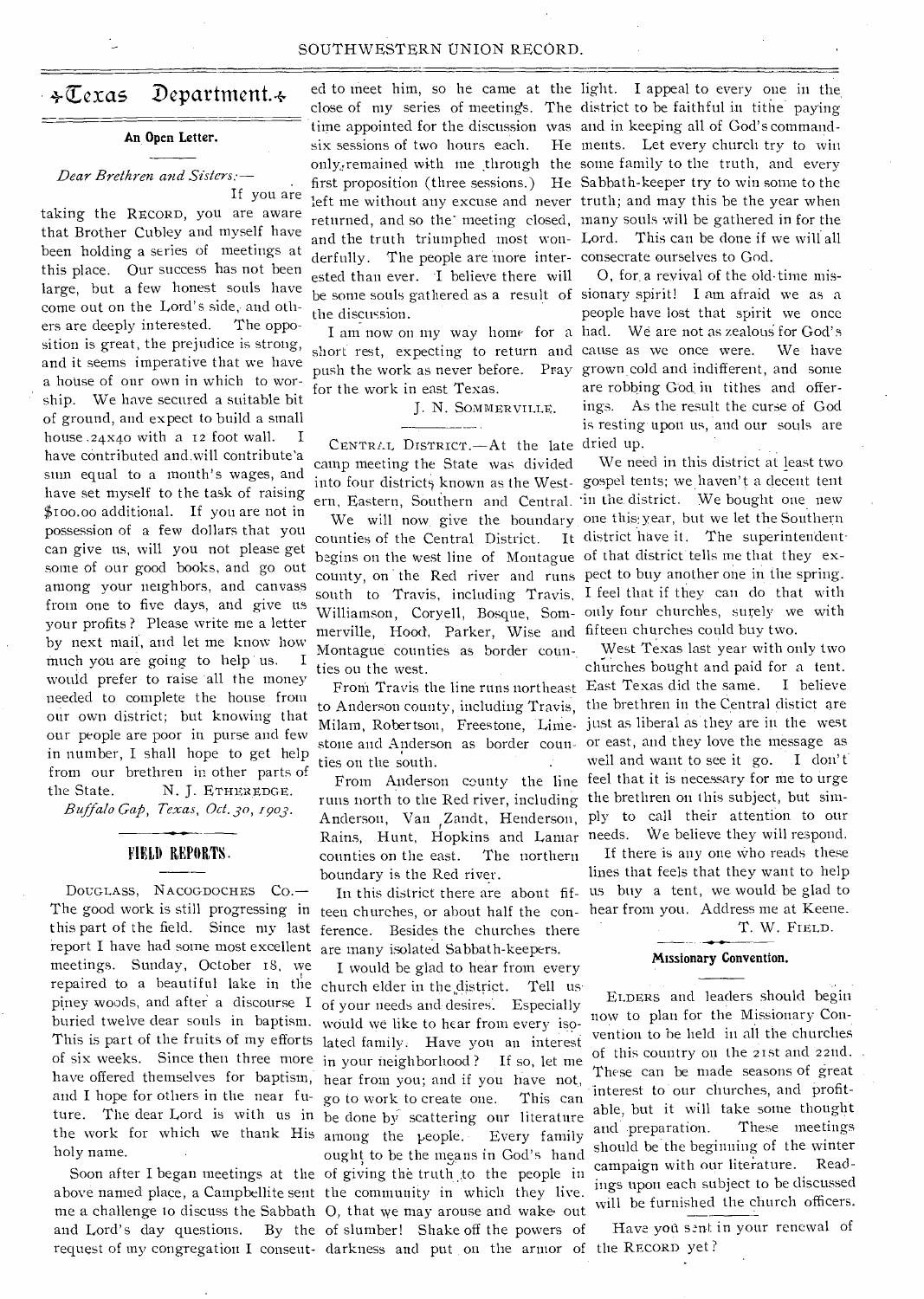# $\triangleleft\mathfrak{C}$ he + Union + Record. $\triangleleft$

C. N. WOODWARD,  $\cdot$  - - - - - Editor A WEEKLY JOURNAL Published by the Southwestern Union Conference of the Seventh-day Adventists.

Subscription Price, per year,  $- \frac{4}{5}$ .50<br>Clubs of Ten, one year,  $- - -$  4.50 Clubs of Ten, one year, - and Business Manager. N. P. NELSON, - - - - Associate Editor.

AGENTS:

Oklahoma Tract Society, Oklahoma City, Oklahoma.

Arkansas Tract Society, Springdale, Arkansas Texas Tract Society, Keene, Texas.

All papers will be discontinued when the time expires, unless promptly renewed.

Subscribers who do not receive their paper regularly should notify the office of publication and not the Tract Society, as the latter iously sick with la grippe. He is still are not responsible for the mailing of the papers.

Money, or letters, should not be. sent to individuals. All business communications should be addressed, and all remittances and money orders made payable to the S. W. U. RECORD, Keene, Johnson County, Texas.

Entered October 24, 1902 at Keene, Texas, assecond-class matter, under Act of Congress of March 3, 1879.

### **NOTES.**

UNION College, at College View, Wesley in charge. Nebraska, has an enrollment of  $225$ at the present time, and an excellent class of students too.

BROTHER J. W. Kirkpatrick and family arrived in Keene last night.

ELDER N. P. Nelson returned from Arkansas last Thursday, and reports a small but good camp meeting at Newport.

ELDER W. A. McCutchen spent last Sabbath with the Dallas church. He states that' the brethren there have a rare opportunity to purchase a little church building well suited to their needs at a bargain,' and they are making great efforts to raise the means.

Mrs. Nelson and members 'of last coming later. A fine class of students year's class was enjoyed by nearly are here now, and with the able and every one in Keene. The programme consecrated corps of instructors that was well rendered and seemed 'to be has been secured, good work may be appreciated by the audience.

BROTHER, Rhodes, with whom most of our citizens were acquainted, died last Sabbath morning, after an illness friends to mourn his loss.

London. They were compelled to leave the Gold Coast on account of sickness, them back at home again.

ELDER Eastman's eldest daughter, Grace, has been very sick for a number of days, but is better now.

BROTHER J. F. Bahler and corps of *Signs* workers are in Keene for a few day's rest, after an extended campaign with the paper. They report excellent success selling the *Signs.* 

• attending to his work and hopes to be ELDER N. P. Nelson is quite serup in a few days.

BOTH the Academy and church school boards met last Saturday night to lay plans for their respective departments.

the first day.

THE public school opens to-day with Professor John Taylor and Miss

#### **The Academy Opening.**

THE Musicale given last night by from a good many others that they are **n** 0 DOUBT the friends of the Keene Academy will be anxiously awaiting some announcement concerning the opening, as all know more or less of the period of uncertainty through which it has been passing the past summer. The school opened on the date appointed, last Wednesday morning, and we are glad to be able to announce that the attendance was all that could have been expected. Some have come in since that time and the enrollment at present is something over fifty. WOrd has been received expected this year.

### [*Continued from third page.*]

o'clock. Brother Rhodes was about hundred or more at three and one-half own will." The retail price of this double

63 years of age, and had lived for a cents each, less than that four' cents. long time in southern Texas, moving We hope all will respond to this good here about a year ago. He leaves a work, and improve this golden opporwidow and one child, with other tunity of sowing the seeds of truth. ' ELDER D. U. Hale and family ar-order in as soon as possible with the rived in Keene this morning from publishing house; but in order to do and their friends are pleased to see and sisters, clerks and librarians, as We have been asked to place our so intelligently, we would appreciate some expression from our brethren to somewhere near the number they can use; We hope to hear from you at an early date.

THE church school opened last mony was published in the *Review* of Wednesday with an attendance of 43 October 22. Let all get the paper and SEVERAL letters of inquiry have come to us as to whether the book. "Living Temple," was to be used on the same plan as "Object Lessons." That was the understanding, and the proceeds were to be used in the sanitarium work. However we learn that no effort is being made to push this book as some question the advisiability of so doing, it having been examined by some who thought it contained unsound principles. This question is being further considered at the council in session at Washington, and a testicarefully read it for themselves.

# **Sowing and Reaping.**

 $\begin{bmatrix} N & TH \\roll &roll \end{bmatrix}$ N THE laws of God in nature, effect follows cause with unerring certainty. The reaping will testify as to what the sowing has been. The slothful worker is condemned by his<br>works. The harvest bears witness The harvest bears witness against him. So in spiritual things; the faithfulness of every worker is measured by the results of his work. The character of his work, whether diligent or slothful, is revealed by the harvest. It is thus that destiny for eternity is decided. Every seed sown produces a harvest of its kind. So it is in, human life. We all need to sow the seeds of compassion, sympathy, and love, for we shall reap what we sow. Every characteristic of selfishness, self-love, self-esteem, every act of self-indulgence, will bring forth a like harvest. He who lives for self sowing to the flesh, of the flesh he will reap corruption.—Christ'*s Object Lessons.* 

of only four days. The funeral ser-- number will be five cents a copy. It to the purpose of God; as the staff vices were held Sabbath evening at 5 will be furnished in quanties of one which he held in his hand was to his "MOSES was as thoroughly yielded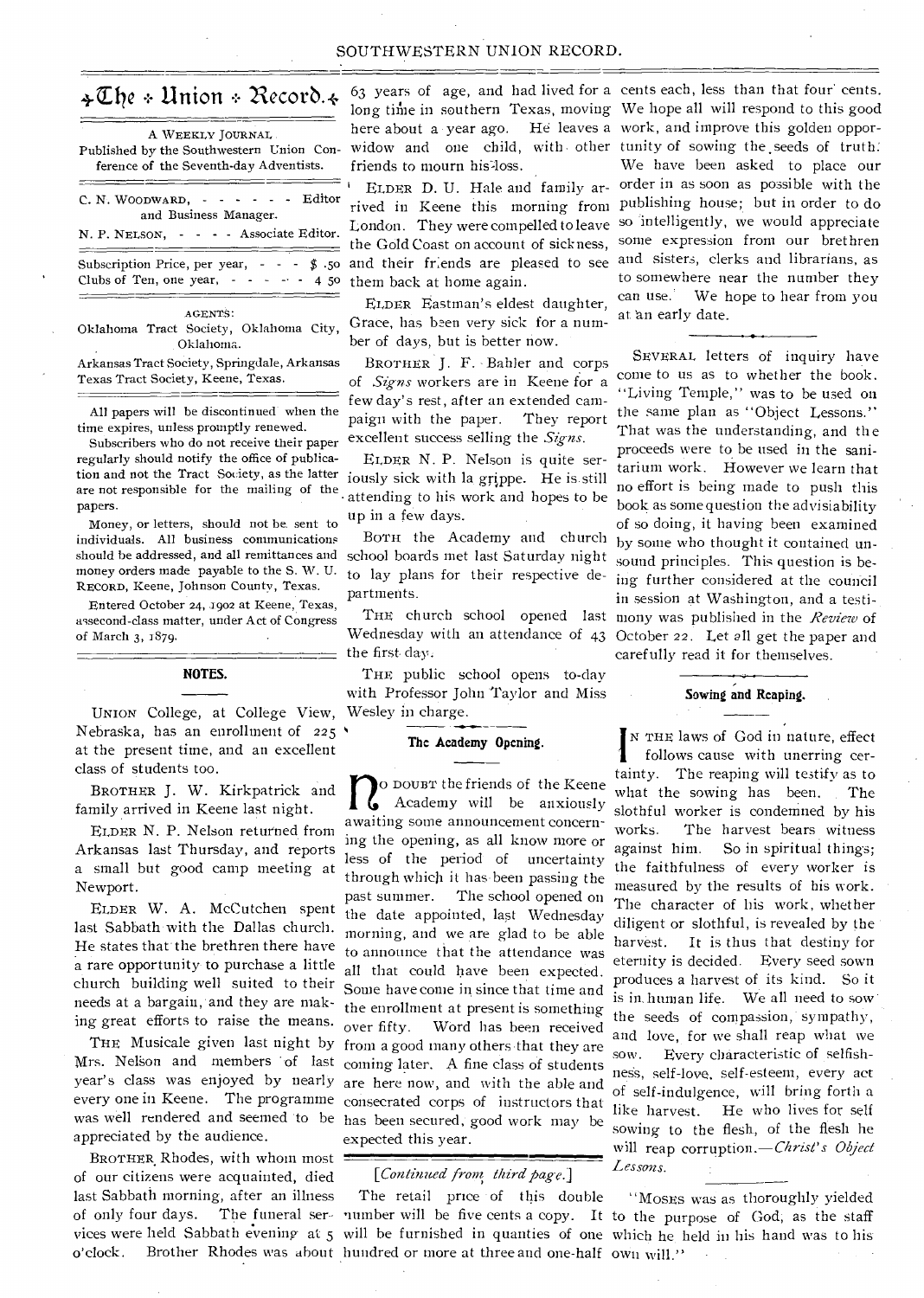#### SOUTHWESTERN UNION RECORD.

# Oklahoma + Department. Putnam,

# AMONG THE CANVASSERS.

NEWBORN SCOTT.<sup>"'</sup>I have had good success in the work the past week, and the Lord is blessing me very much for which **I** thank Him. good as I only worked three days, it Some of the schools have taken up having rained Monday and Friday; this work, and we trust that all who but I am of good courage for I am in have absent members in their schools the Lord's work. It is the Lord's will find this a means of increasing will to try every one of His children, the interests of their Sabbath School. ple would go to work. It would be a who obey it ? grand experience for them. The Lord would be well pleased to see the peo-rents and children a thorough and of next week. ple more ready to carry this message systematic study of the Word of God; end is near. May the Lord open up unable to attend the regular weekly the work."

Roy STOOPS. "I have been out canvassing this week, and have taken \$1r.00 worth of orders. I know the Lord has been with me, and I hope the books placed in the homes of the people will bring some souls to a knowledge of the truth. Oh; that there were more 'canvassers, young men who would consecrate themselves to the work of the Lord ! Oh, brethren, you don't know how anxious the people are to get their books. They tell me that they can hardly wait until the time for my delivery to get their book. Young people, you who can leave, come and help carry this message to the' world. There are people who are perishing without hearing of a sooncoming Saviour. Pray for me and the work here. Let us work harder than ever before. May God bless the canvassing work." - .

#### **The Sabbath School Department.**

Sabbath School convention, held at ual condition I would like to see them. thought for at the time."

Putnam, Sunday, October II, in One young man was added to the which the Sabbath School work was church at quarterly meeting. A lady well discussed. The School decided at this place, who has recently begun to take up the Home Department to keep the Sabbath, wished to unite work. Having such a good time, the with the church; but as she had not school voted to hold another conven-investigated all points of the truth, I tion the third Sunday in November. told her to wait awhile, and carefully

The people are hungry for the truth report, and will be glad to hear of still desired to unite with God's remin this country. I have taken \$22.50 other conventions being held. We nant people, we would gladly receive m this country. I have taken part of the church of orders for "Great Contro-hope that all our schools will have her into the church. I hope the worth of states very sensule that the content of a Home Department, for the ones who brethren of this church will plan to "helps," the past week. This is very cannot attend the Sabbath School. have a church school by another year. and I want to be one of them so I will The lessons we are studying from home on account of death having have to be tried. This is a large ter-week to week are just what each one taken away one of his children. He itory in which to work, and the needs, and especielly so when we real- is now expected at the office, as the people are calling for Brother Stoops ize that God's Word is to fit us to conference committee is to be called and I to come to where they live and soon enter into the promised inherit- together to have a short council at this canvass. The people are eager for ance. Shall we not seek to obtain a time. these precious pages of truth, and I more thorough knowledge of the do wish that more of our young peo-Word of God, which is life to those for the other members of the confer-

> Department plan, and become members of the school nearest us, or members of the State Home Department, thus having a little Sabbath School in our home each week to 'Study the Word of God. I will be glad to correspond with all those who desire to learn more in regard to this work.

#### MRS. A. E. FIELD.

606 W. 9th St., Oklahoma City, Oklahoma.

# THE FIELD.

PERRY AND STAR.-My last report reached to September 3o. Since that time five earnest souls have begun to think others at this place will soon be living the truth. The brethren of ber 2.

Star church October 10. Some of the not a real and saving thing." brethren and sisters of this church

WE are glad to receive this good study the message; and then if she

F. **H.** CONWAY.

# ITEMS OF INTEREST.

• ELDER Haffner was recently called

THE Sabbath School affords to pa-to return to his field of labor the first ELDER Field is in the city waiting ence committee to arrive. He expects

to the world. Dear brethren and so let us improve our opportunities; ing; but as he has just reached the sisters, think of these things for the and if we are so situated that we are important part of his meetings at the way for more canvassers to enter Sabbath School, let us adopt the Home morning, not waiting to attend the ELDER Sorenson came in last even-Vinco, he returned to that place this council of the committee.

> BROTHER James Butka has been sick for several weeks. We are glad to hear that he is improving in health and hope that he may be able to take up his work again soon.. .

ELDER ELDER Mc Reynolds called at the office last week while passing through this city.

"WHEN the great Napoleon visited his old school at Brienne, he addressed these words only to the assembled boys: : 'Boys, remember that every hour wasted at school means a. chance of misfortune in later life.'"

keep the Sabbath in Perry, and I without showing it in daily duties. A this church are of good courage. neater housework, and more thorough Their. church school begins Novem-obedience to orders. Righteousness I held quarterly meeting with the without righteousness is only a name, "No boy or girl can be a Christian true religious experience shows itself in better lessons, quicker errands, means doing things right, and religion

are growing , nicely in the Christian cration to God, we find in after years SISTER Syp reports an interesting life, while others are not in the spirit- it was a great deal bigger than we "WHEN we make an entire conse-